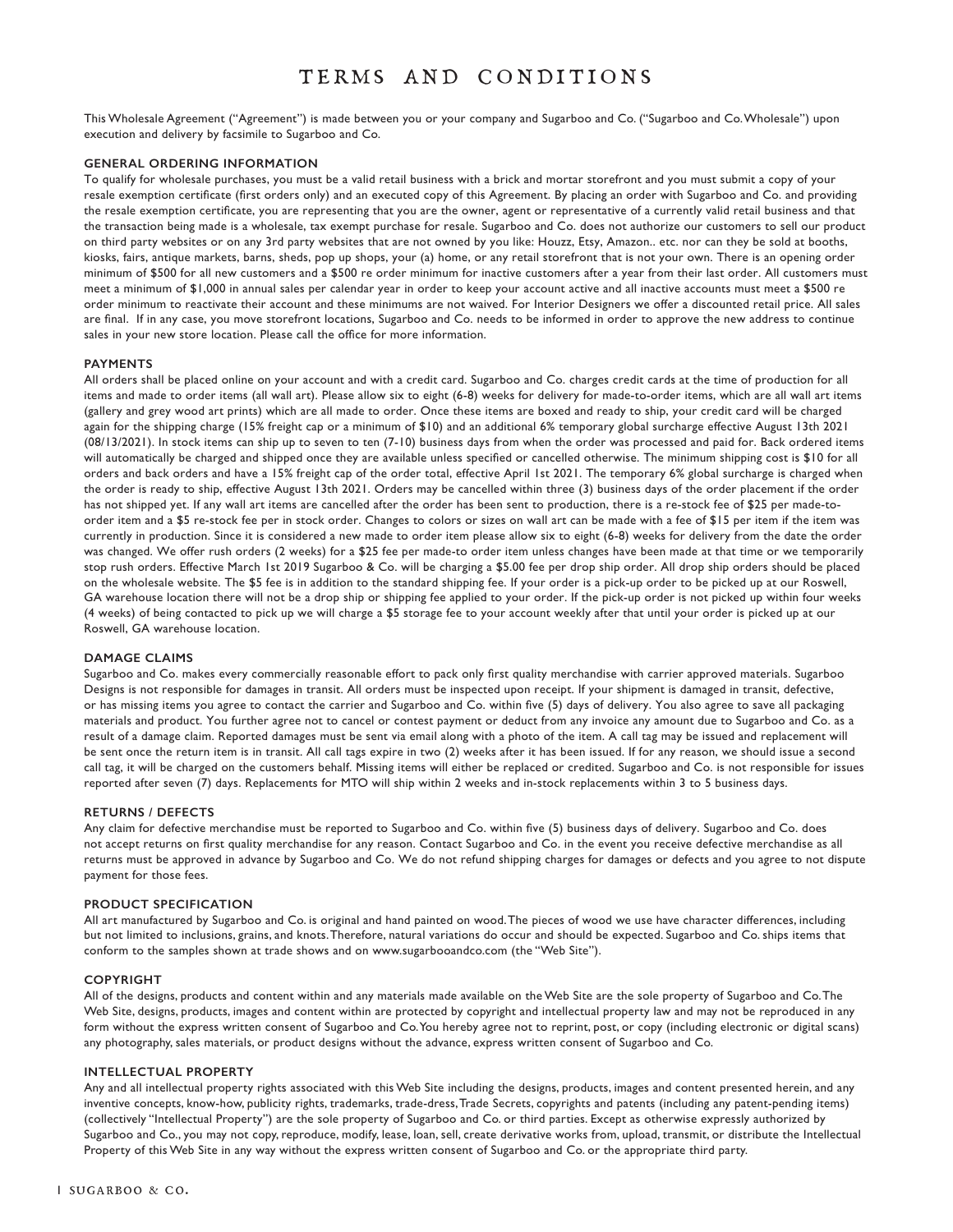## **PRIVACY**

Your privacy is important to us. To better protect that privacy, Sugarboo and Co. is providing this notice to explain how we collect, use and store data. The only data that we collect, use and store is information you affirmatively provide to us via facsimile when placing an order by using the Order Form found on the Web Site and your resale exemption certificate. We do not collect data about you through the Web Site nor do we use cookies or track IP addresses.

We may use the information we collect from you when you register, purchase products, enter a contest or promotion, respond to a survey or marketing communication, surf the website, or use certain other site features in the following ways:

- To personalize your site experience and to allow us to deliver the type of content and product offerings in which you are most interested.
- To allow us to better service you in responding to your customer service requests.
- To quickly process your transactions.
- To administer a contest, promotion, survey or other site feature.

If you have opted-in to receive our e-mail newsletter, we may send you periodic e-mails. If you would no longer like to receive promotional e-mail from us, please refer to the "How can you opt-out, remove or modify information you have provided to us?" section below. If you have not optedin to receive e-mail newsletters, you will not receive these e-mails. Visitors who register or participate in other site features such as marketing programs and 'members-only' content will be given a choice whether they would like to be on our e-mail list and receive e-mail communications from us.

While the information you provide will be maintained for a commercially reasonable time by Sugarboo and Co. for administrative and business purposes, your personally-identifying information is never shared with any third party, other than (i) as required by law, (ii) to protect and defend the rights of Sugarboo and Co. and the Web Site, (iii) as incident to a corporate sale, merger, reorganization, dissolution, bankruptcy or similar event, or (iv) in the event that a need arises to contact you in regard to an order, a question, a customer-service related matter, or as may otherwise be required by law and only to the extent that such contact is required.

We implement a variety of security measures to maintain the safety of your personal information. Your personal information is contained behind secured networks and is only accessible by a limited number of persons who have special access rights to such systems, and are required to keep the information confidential. When you place orders or access your personal information, we offer the use of a secure server. All sensitive/credit information you supply is transmitted via Secure Socket Layer (SSL) technology and then encrypted into our databases to be only accessed as stated above.

We do not sell, trade, or otherwise transfer to outside parties your personally identifiable information unless we provide you with advance notice, except as described below. The term "outside parties" does not include Dress Up Boutique. It also does not include website hosting partners and other parties who assist us in operating our website, conducting our business, or servicing you, so long as those parties agree to keep this information confidential. We may also release your information when we believe release is appropriate to comply with the law, enforce our site policies, or protect ours or others' rights, property, or safety.

However, non-personally identifiable visitor information may be provided to other parties for marketing, advertising, or other use.

Comments, suggestions or other communications sent by you to Sugarboo and Co. are deemed to be non-confidential. We have no obligations of any kind in relation to such comments, suggestions, or communications and are free to use or distribute them in any way, including in relation to the administration, update, or improvement of the Web Site, without compensation to the author, sender, or any other party.

By executing this Agreement and placing an order, you signify your assent to this Privacy provision. Should you have any privacy-related questions or concerns, you may contact Sugarboo and Co. at the Contact Information set forth on the homepage of the Web Site.

#### **INDEMNIFICATION**

You agree to indemnify, defend and hold harmless, Sugarboo and Co., its directors, officers, employees, assignees, and agents, and defend any action brought against same with respect to any claim, demand, cause of action, debt or liability, including reasonable attorneys' fees, to the extent that such action is based upon a claim that: (i) if true, would constitute a breach of any of your agreements hereunder; and/or (ii) arises out of your negligence, willful misconduct, or other breach of this Agreement.

#### **JURISDICTION**

This Agreement has been entered into and shall be governed by the laws of the State of Georgia (without giving effect to its conflict of law provisions). All parties agree Georgia courts have jurisdiction.

## **SEVERABILITY**

Each section of this Agreement shall be deemed and construed as a separate and independent section, term or condition and should any part or provision of this Agreement be declared invalid by a court of competent jurisdiction, such invalidity shall in no way render invalid or unenforceable any other section, term or condition herein.

#### **LEGAL FEES**

You understand and agree that you are or your company is responsible for your or its own legal fees. If Sugarboo and Co. takes any action to enforce, defend or interpret this Agreement and these terms and conditions, Sugarboo and Co. is entitled to recover from you, and you agree to pay, all reasonable attorneys' fees and any costs whether in litigation or otherwise, in addition to any other relief at law or in equity to which Sugarboo and Co. may be entitled.

#### **MODIFICATION**

Sugarboo and Co. reserves the right to modify the terms and conditions contained herein. Clerical or computer errors are subject to correction. No action, omission or course of conduct shall constitute a waiver of any of the terms and conditions hereof, unless such waiver is specified in writing by Sugarboo and Co. and then, only to the extent so specified.